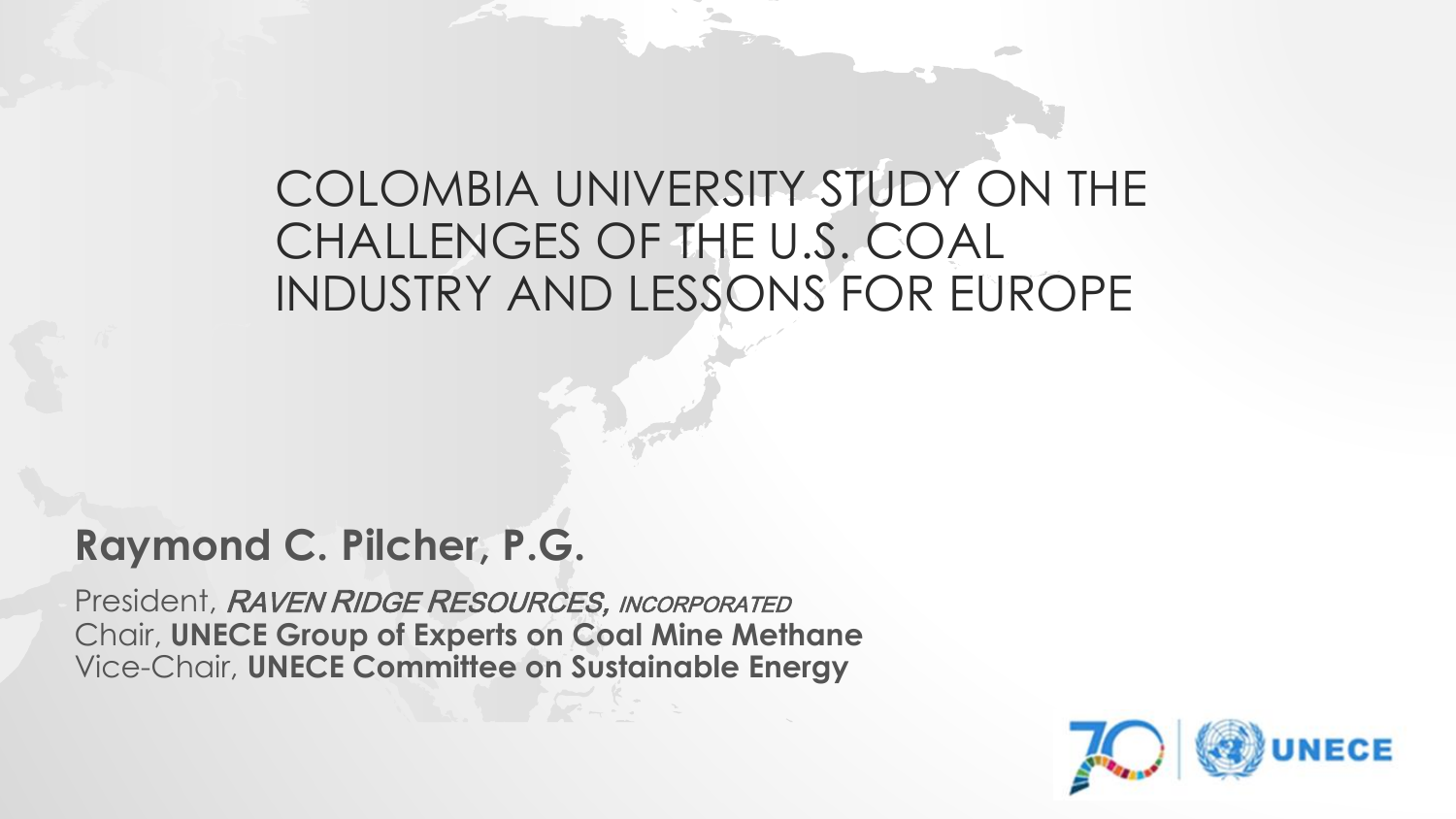## UNECE COMMISSIONED A STUDY OF THE U.S. COAL INDUSTRY

- Titled "The challenges of the U.S coal industry and lessons for Europe", published in May 2016. Available on the UNECE GoE CMM webpage
- Focused on the economic and business drivers that have led to the decline of the coal industry in the U.S
- This study, for use by the GoE on CMM, was intended to provide UNECE member states information on the shifting market landscape
- Research team was directed to determine if CMM could have any role in preventing further erosion of the coal industry's health

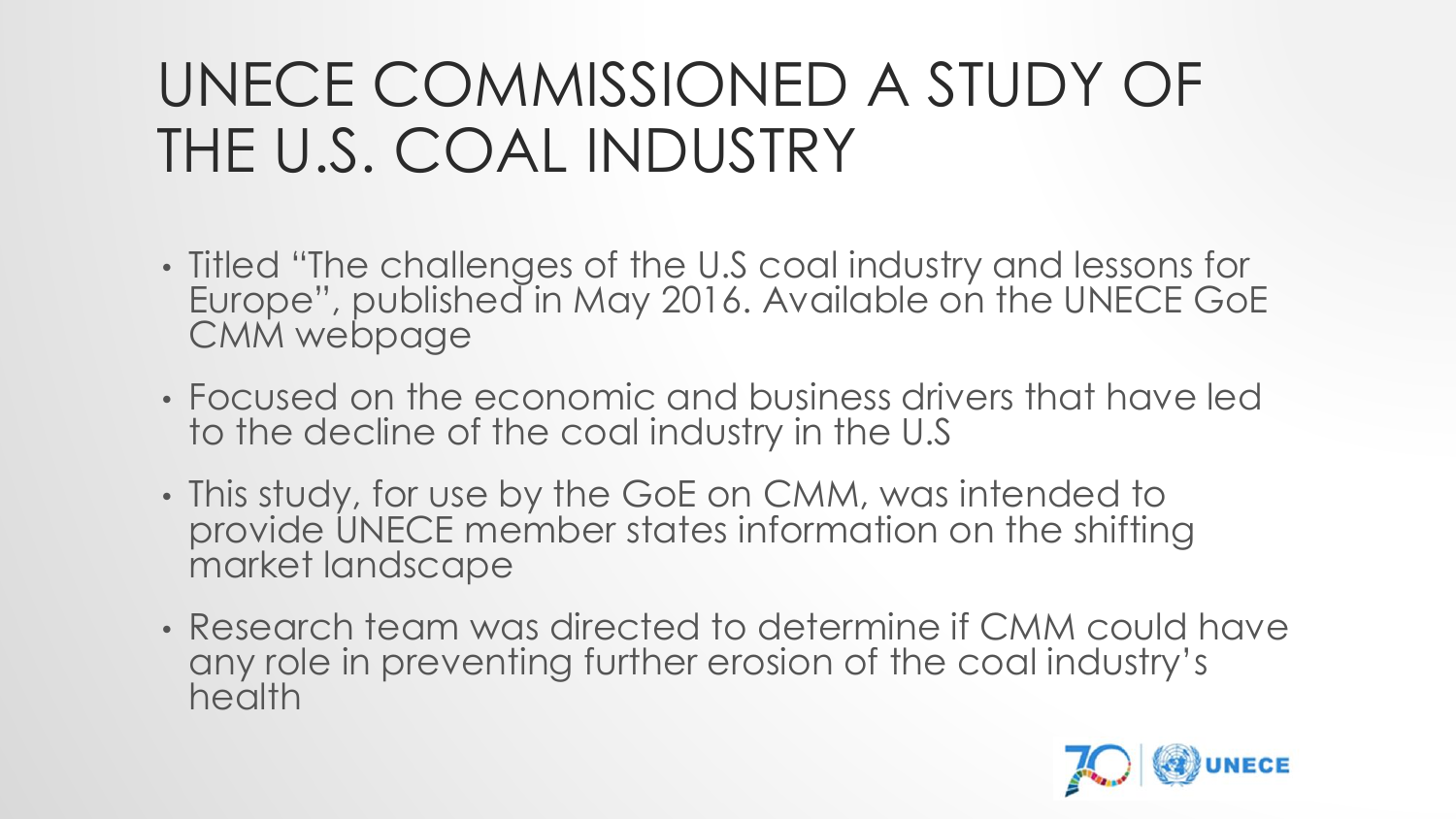## APPROACH TO UNDERSTANDING THE U.S. COAL INDUSTRY LANDSCAPE:

- Analyzed recent trends in US coal production examining the underlying factors– flat electricity demand, weak demand for US coal exports, falling natural gas prices, challenges in the regulatory environment
- Developed case studies of coal companies and highlighted trends of financial diversification away from coal, increasing operational efficiencies
- Studied the effects of coal mining company bankruptcies, the impact on the host communities and the impact on the economy
- Considered the lessons learned in the US and the applicability in the European context

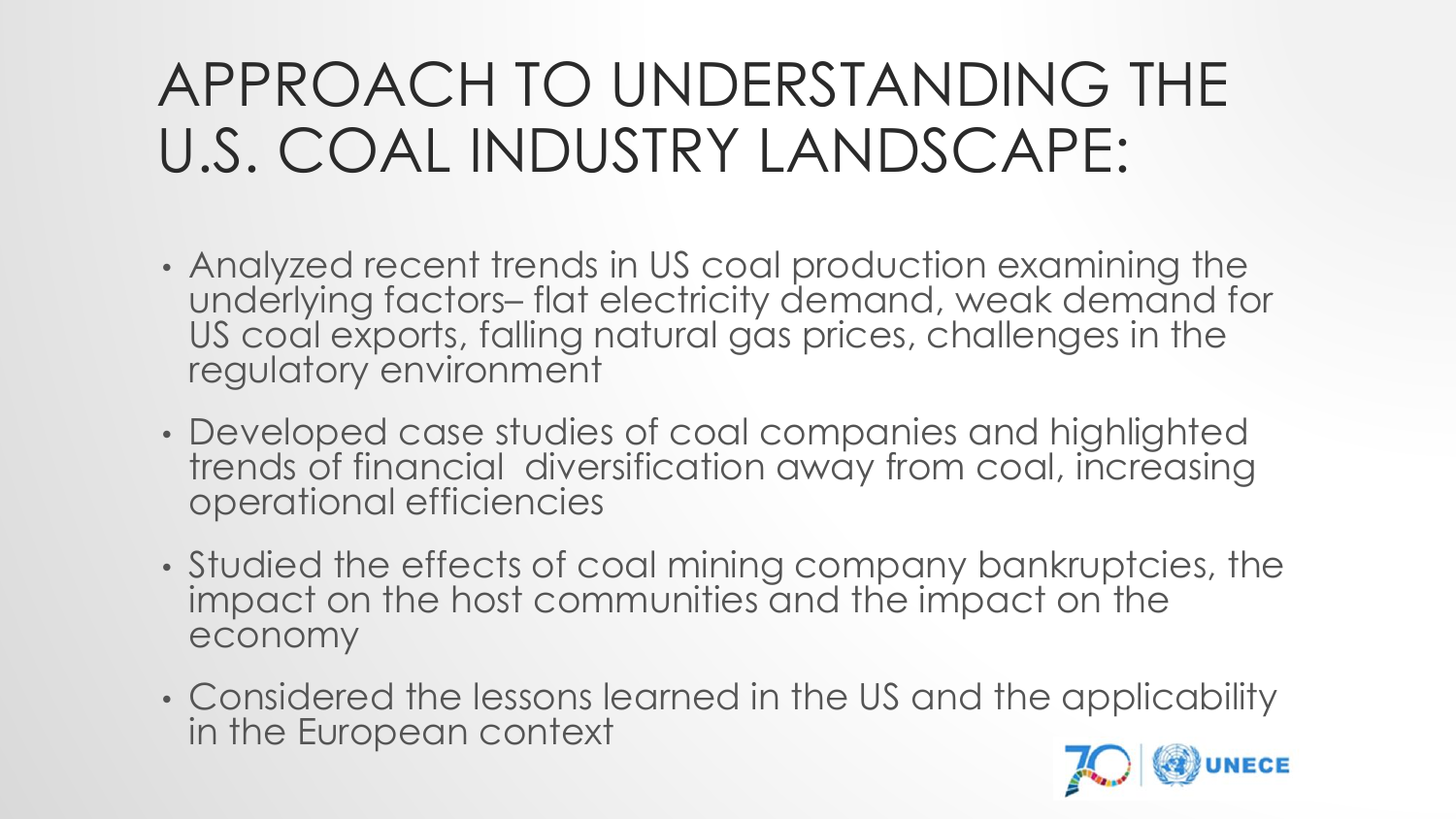## TRENDS WERE REVEALED

- US coal production peaked in 2008 and declining since
- Electricity demand remained flattened since 2010
- Falling global steel demand and imposition of more stringent regulations lowered the market price of coal
- Declining costs have enabled gas and renewables to displace coal
- Coal companies borrowed huge amounts of capital to acquire additional coal assets, expecting robust coal market growth
- Confluence of these factors contributed to major coal company bankruptcies in the coal mining sector

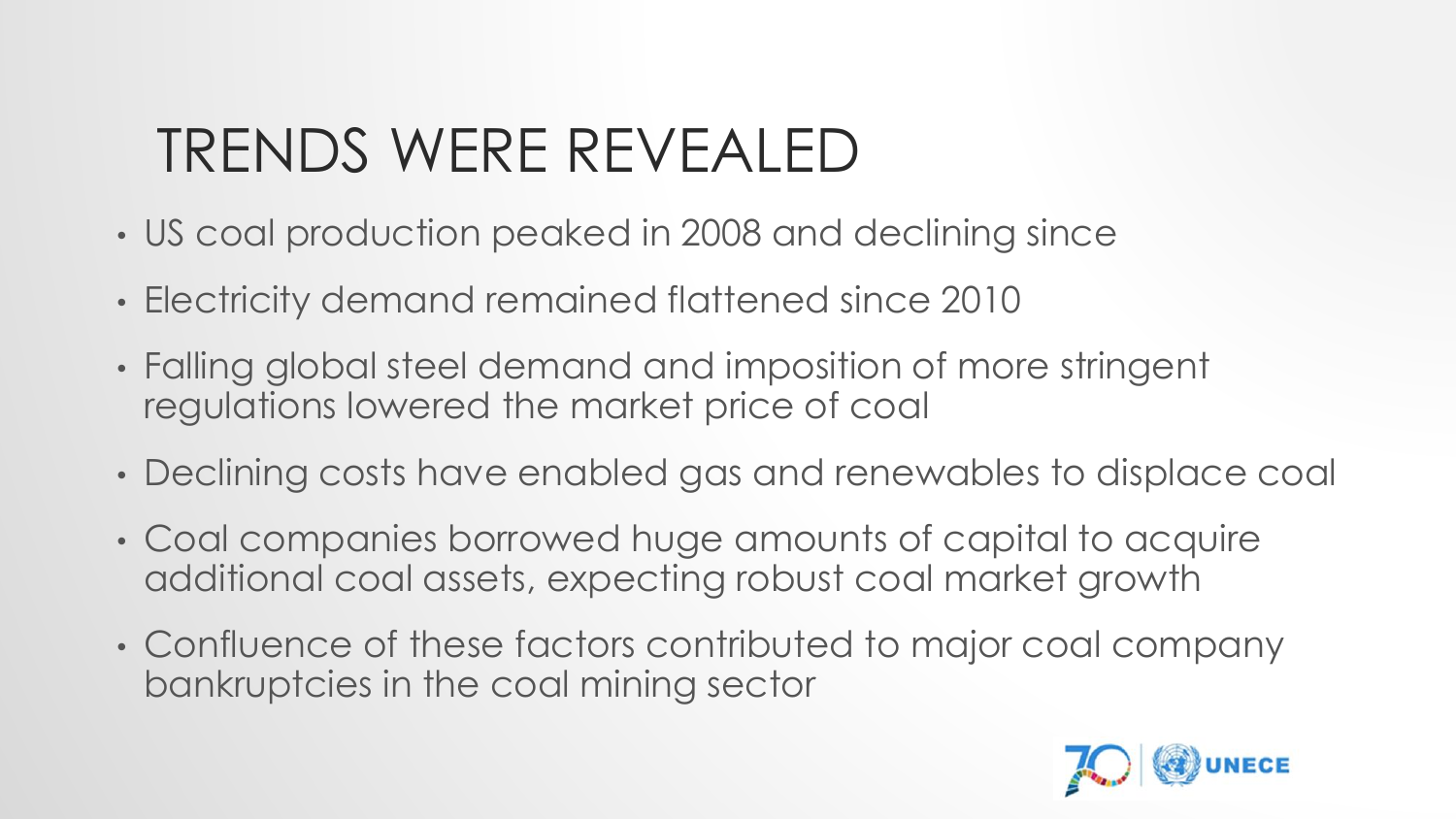## EXISTING TRENDS VERSUS ALTERNATE FUEL PRODUCTION SCENARIOS



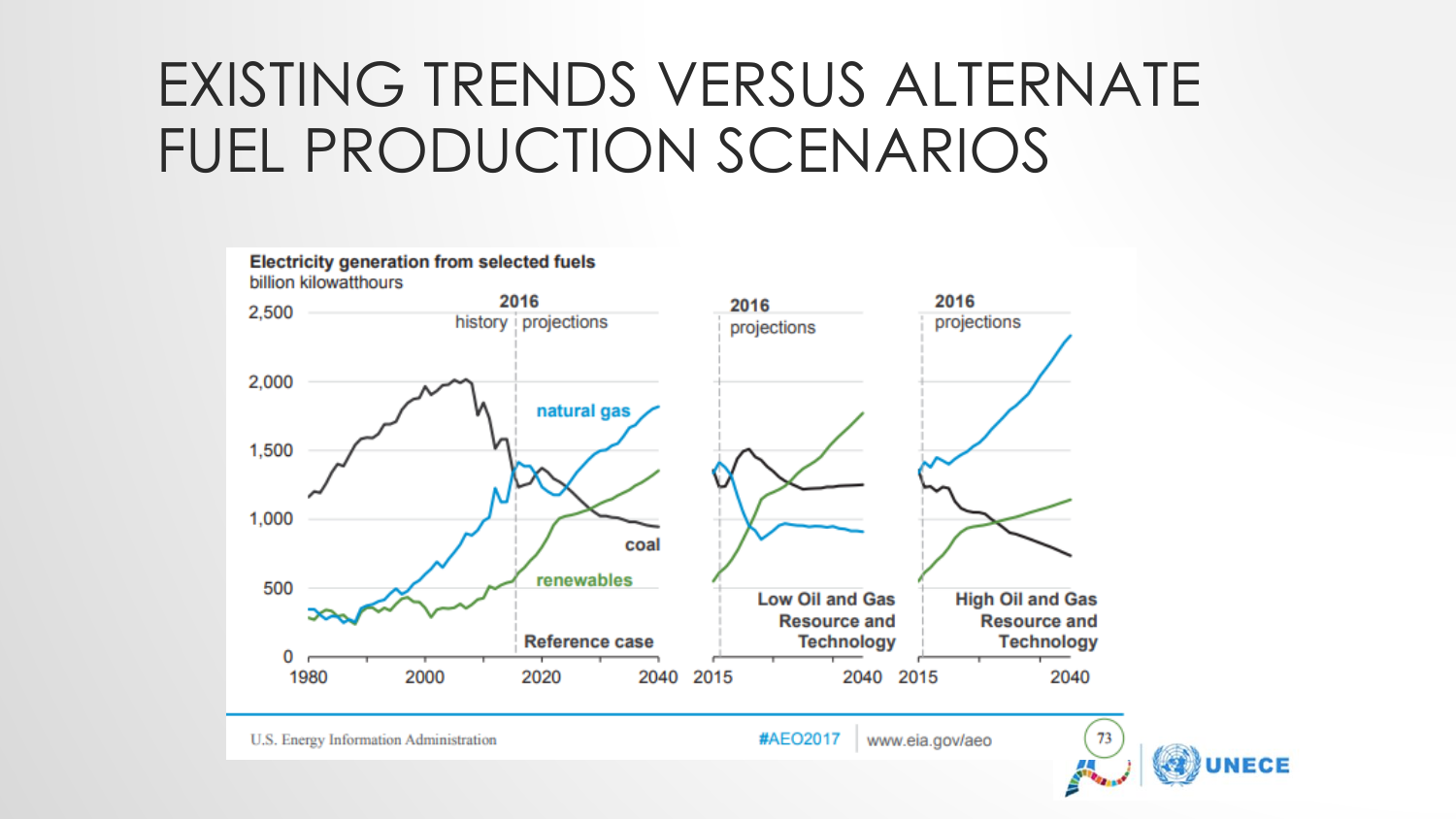## U. S COAL PRODUCTION CHANGES BY REGION

#### U.S. coal production



eia Source: Short-Term Energy Outlook, October 2017

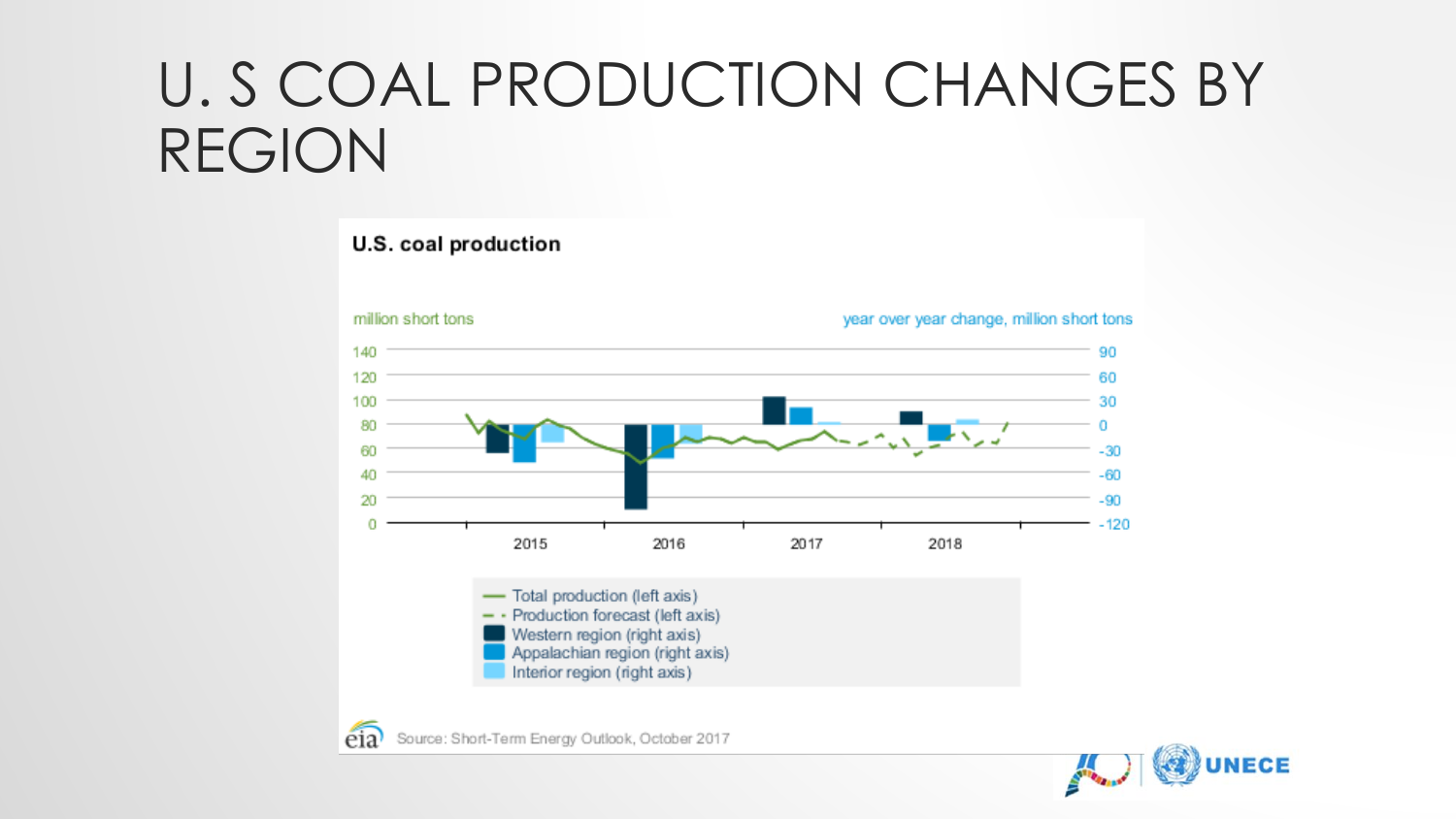## U. S COAL JOBS



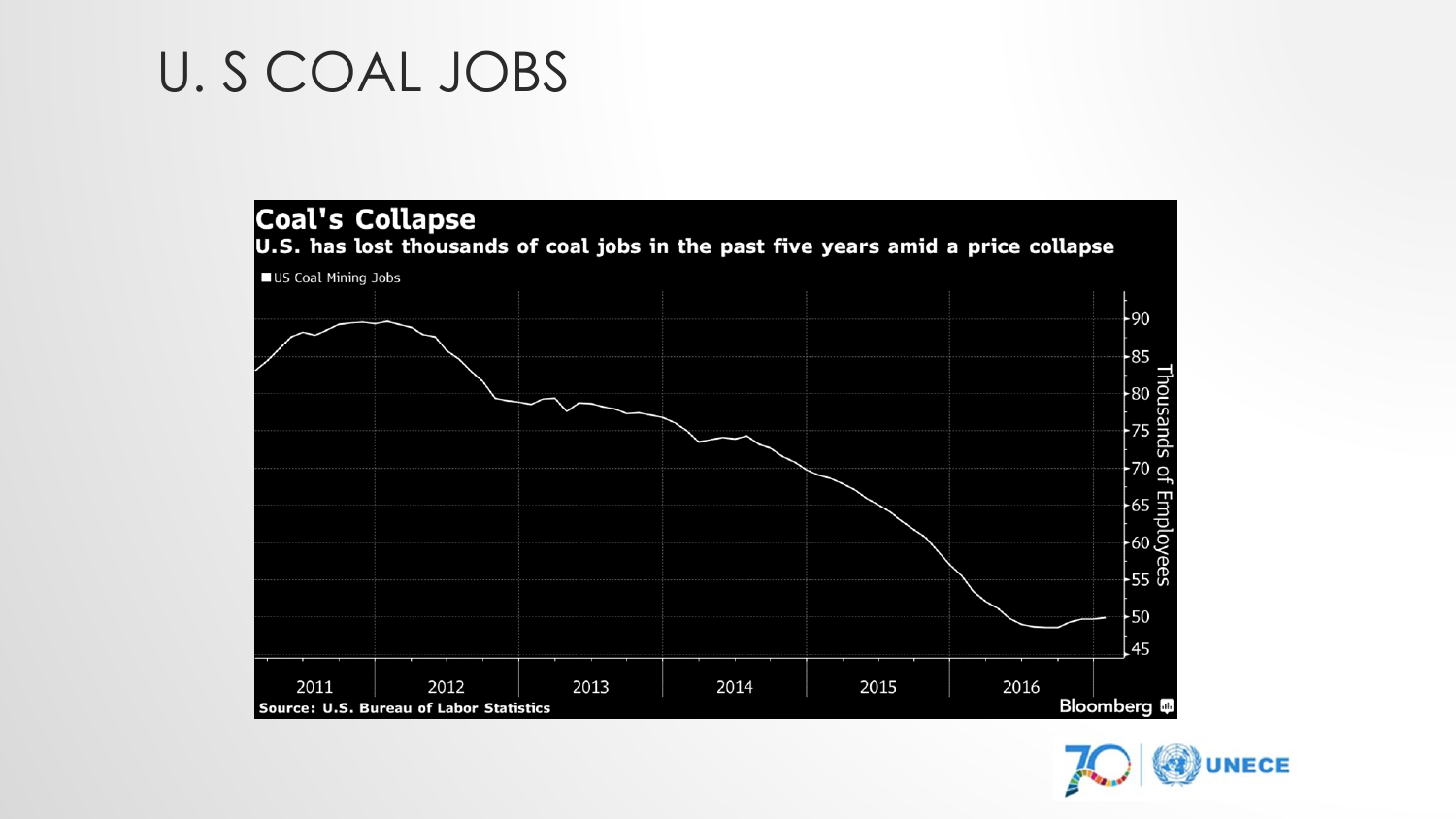# U.S. COAL UPDATE 2017

- Open cast mines have opened in central Appalachia in early 2017, but underground mines have closed or been idled in the Illinois basin
- Natural gas prices are moving upward slowly, but undrilled reserves are likely to keep prices relatively low
- Many coal-fired power plants are scheduled for closure over the next several years
- CMM projects have played no important role in delaying mine closures

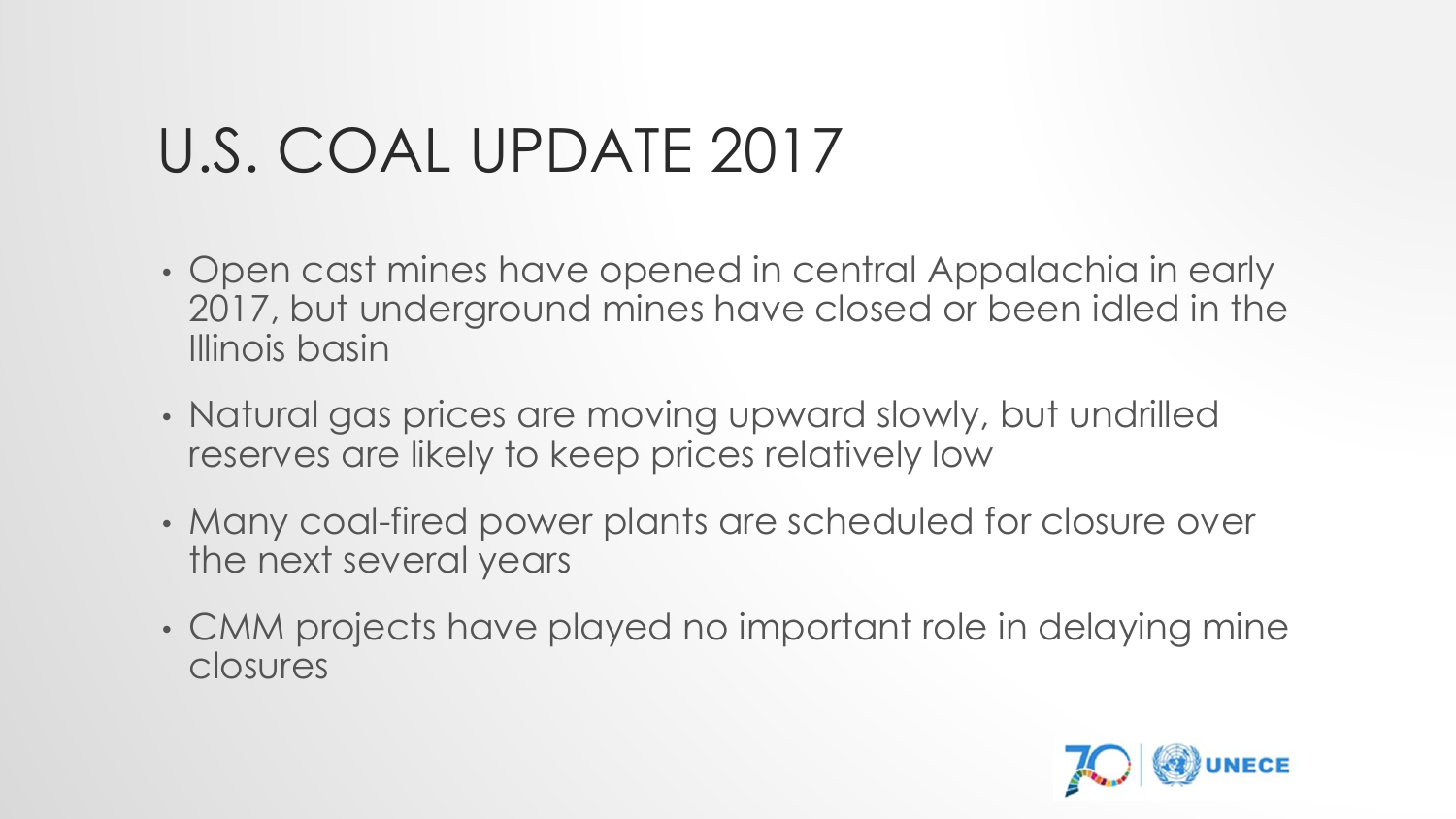## APPLICABILITY TO THE EUROPEAN SITUATION

- Shifts from coal to sustainable energy sources created growing energy sector that create new jobs while meeting European emissions targets
- In many cases, coal has become less significant to domestic energy generation
- Eastern European countries contend with energy security challenges and to some extent have loss energy independence
- Attention to most valuable coal assets in Europe is essential, but there needs to be streamlining and end to coal subsidies
- More diversified sources of imported natural gas have sources have driven the cost downward